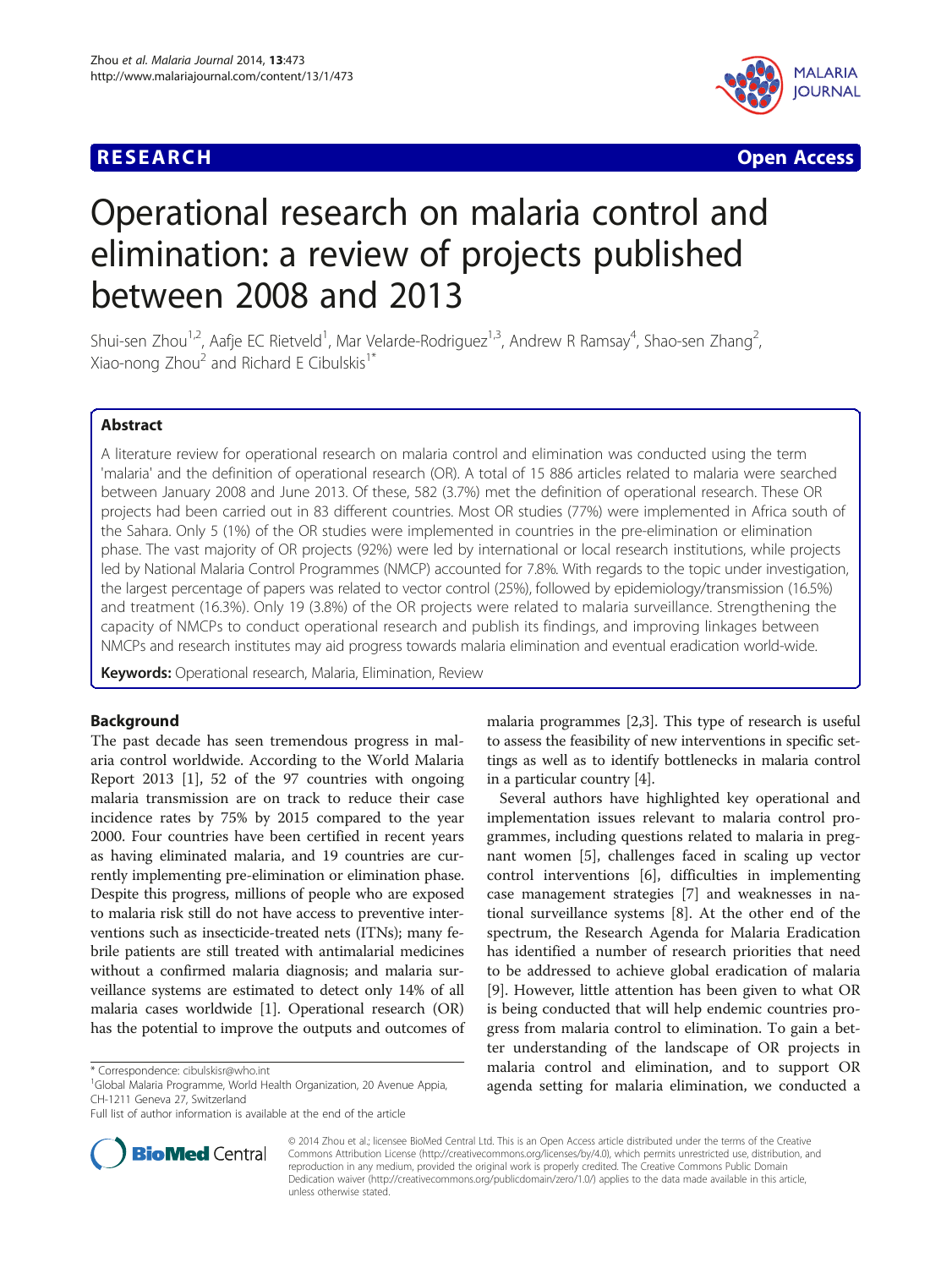systematic review of the malaria literature published over the past five years.

### Methods

#### Search strategy, inclusion criteria and data screening

The term 'malaria' was used to search in PubMed all relevant articles published in English between January 2008 and June 2013. The full set of publications thus identified underwent independent screening by two reviewers, using the following definition of OR as inclusion criterion for further analysis: 'the search for knowledge on interventions, strategies, or tools that can enhance the quality, effectiveness, or coverage of programmes in which the re-search is being done' [\[10](#page-6-0)]. The results of the independent screenings were compared, and when there was disagreement in terms of relevance, the two reviewers met and reached consensus. If consensus could not be reached, a third independent reviewer was consulted to resolve the discrepancy.

#### Data extraction

For those publications that met the inclusion criterion, the data was extracted in pre-designed forms. The following information was extracted for each paper: (1) country where the OR project was implemented, (2) institution implementing the project, (3) study methodology, (4) research topic, and (5) relevance to malaria control or elimination.

Country and region where the project was implemented: the name of the country where the project was implemented was extracted from each publication. The name of the WHO region to which the country belongs was added. WHO African Region countries were further sub-divided into (a) central, east and southern Africa with high transmission; (b) southern Africa with low transmission; and (c) west Africa. When a project was conducted in more than one endemic country in Africa, it was recorded as 'multi- African countries'. When a project was conducted in more than one country outside Africa, it was recorded as 'multi- endemic countries'. If the project was conducted in a malaria-free country the project was recorded as 'non-endemic country'.

Institution implementing OR projects: information about the institution/s involved in the project was gathered. Based on the author's affiliations, the publications were assigned to the following categories: projects carried out by the 'National Malaria Control Programme (NMCP)', by an 'international research institution' and/or by a 'local research institution'.

Study methodology: in OR studies a variety of methodologies and study designs can be used, including qualitative, quantitative, experimental and/or non-experimental. For the purpose of this review, the following five methodologies were considered: descriptive (including crosssectional, if a strong analytic component was present), case–control, cohort (retrospective or prospective), cluster-randomized, and other type of studies (model-

ing, GIS/GPS/RS and bioassay). Programmatic theme and research topic: based on the objectives of the research project, each publication was recorded as relevant to one of the following thematic areas: Diagnosis, Treatment, Prevention, Vector control, Epidemiology and transmission, Surveillance, Health system (including private sector) and Cost-effectiveness of interventions as a type of OR study. These eight broad areas were chosen for their significance to malaria programmes and operational research. The information regarding the specific research topic investigated in each of the studies was also recorded in the database, and grouped by the eight thematic areas.

Relevance to malaria control or elimination: a research project was considered relevant to malaria elimination when at least one of the following criteria was met: (1) the main topic of the publication was regarded as important for malaria elimination, e.g. investigations about the asymptomatic reservoir or prevention of reintroduction; (2) the country where the project was implemented is classified as being in the pre-elimination or elimination phase by WHO [[1\]](#page-6-0); (3) the publication stated the relevance of the project to malaria elimination. All other projects were classified as relevant to malaria control.

#### Data analysis

All the information was integrated into an Excel database. A descriptive statistical analysis was conducted for each variable using SPSS 16.0, including the frequency, weight and percentage. The results were sorted by both frequency and percentage for each variable to identify the top ten.

# Results

#### Project selection

15,886 malaria-related publications were identified through our search strategy. Of these, 15,304 did not meet the inclusion criterion and were not considered operational research. Of the remaining 582 OR projects, another 67 publications were excluded because their complete text was not available. For the remaining 515 articles (3% of the total) the complete text was available, and these were included in the analysis (Figure [1\)](#page-2-0).

# Regions/countries where the OR projects have been implemented

The 515 research projects that met the selection criteria had been implemented in 83 endemic countries around the world. Nearly 77% of the projects were conducted in the WHO African Region, in Africa south of the Sahara. Eighteen percent of the projects were implemented in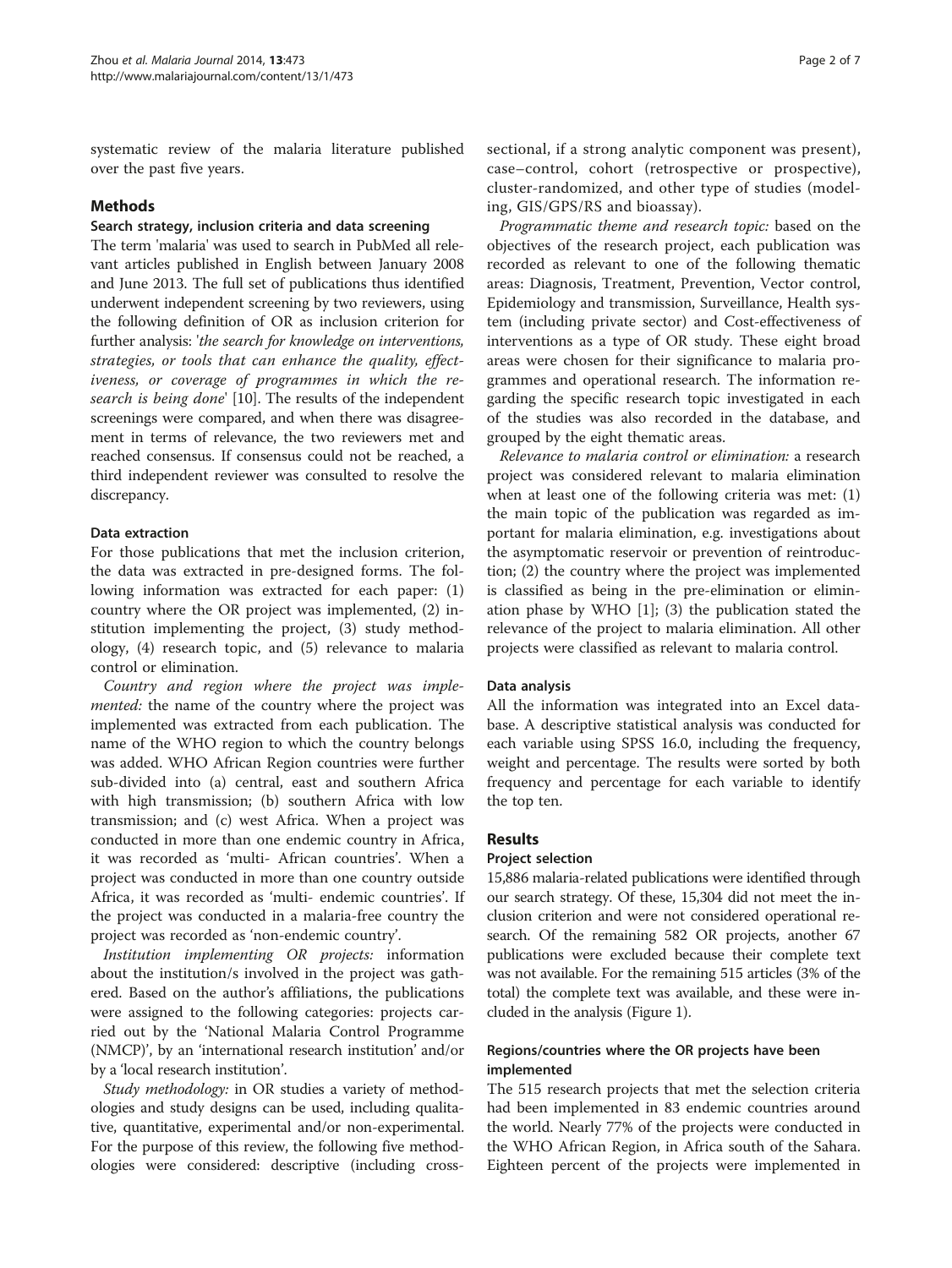<span id="page-2-0"></span>

other WHO regions: the Americas (AMR, 2.1%), Eastern Mediterranean (EMR, 2.9%), South-East Asia (SEAR, 5.4%), and Western Pacific (WPR, 7.4%). None were implemented in the WHO European Region, which aims to eliminate malaria by 2015. In all, 2.5% of projects were conducted in non-endemic countries (related to importation). Although the vast majority of the projects were implemented in only one country, a few projects were carried out in multiple countries (Figure 2).

With regards to the top 12 countries where OR projects have been most frequently implemented (Table 1), United Republic of Tanzania takes the lead with 79 papers, followed by Kenya with 55 papers. Ten of the top 12 countries are located in Africa; only India and the Solomon Islands are outside the African Region. The vast majority of the projects (96%) were conducted in



Table 1 Top 12 countries where OR projects were most frequently implemented, 2008-2013

| No.            | Country         | projects          | Percentage |
|----------------|-----------------|-------------------|------------|
| 1              | Tanzania        | 79                | 15.3%      |
| $\overline{2}$ | Kenya           | 51                | 9.9%       |
| 3              | Nigeria         | 44                | 8.5%       |
| $\overline{4}$ | Uganda          | 35                | 6.8%       |
| 5              | Ethiopia        | 33                | 6.4%       |
| 6              | Ghana           | 19                | 3.7%       |
| 7              | Zambia          | 17                | 3.3%       |
| 8              | Benin           | $12 \overline{ }$ | 2.3%       |
| 9              | Burkina Faso    | $12 \overline{ }$ | 2.3%       |
| 10             | Cameroon        | 9                 | 1.7%       |
| 11             | India           | 9                 | 1.7%       |
| 12             | Solomon Islands | 9                 | 1.7%       |

countries in the control phase. Only 5 published OR projects (1%) had been implemented in countries that are classified as being in the pre-elimination or elimination phase [[1\]](#page-6-0).

## Institutions implementing operational research projects

According to this analysis, 92% (475/515) of the OR projects were led by research institutions, both local and international. The remaining 8% (40/515) of OR projects were led by the National Malaria Control Programme (NMCP) (Figure [3\)](#page-3-0). Our study identified 91 international research institutions that have been involved in 304 published OR projects related to malaria in the past five years. Among these, nine universities together with the US Centers for Disease Control and Prevention (CDC/Atlanta) made up the top 10 (in declining order of frequency): London School of Hygiene and Tropical Medicine, Swiss Tropical and Public Health Institute, University of Oxford, Karolinska Institutet, University of Queensland, Johns Hopkins Bloomberg School of Public Health, Liverpool School of Tropical Medicine, Tulane University School of Public Health and Tropical Medicine, and University of California.

#### Study methodology

Based on the findings, the cross-sectional study was the methodology most commonly (45%) used for malaria OR published between 2008 and 2013. The cohort and cluster randomized studies were also frequently used, accounting for 22% and 16% of the publications respectively. Other types of methodologies such as GIS, modeling and bioassays have also been applied to OR over the past years. However, case–control studies have rarely been used (2%) for malaria OR (Figure [4\)](#page-3-0).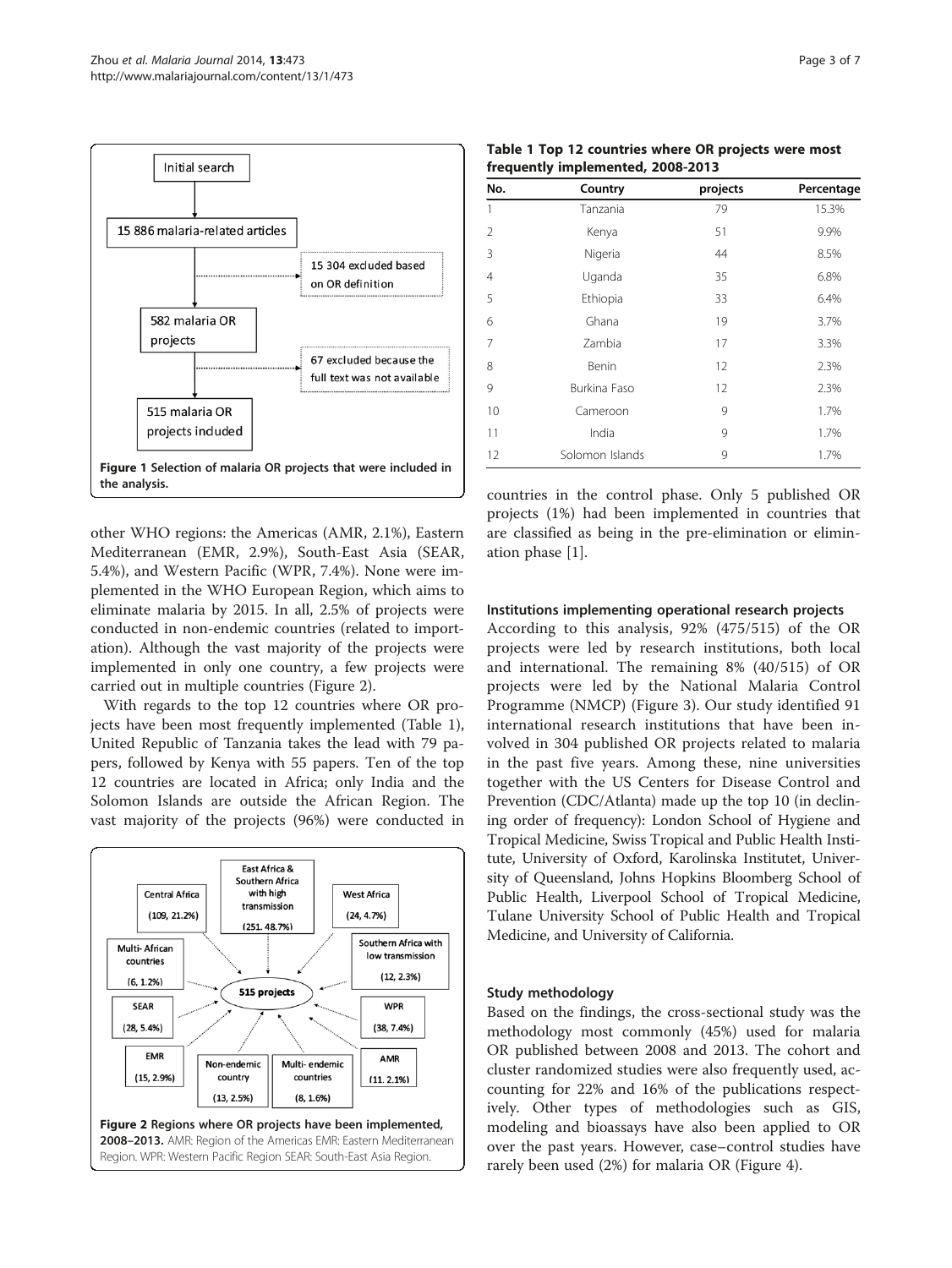<span id="page-3-0"></span>

#### Research topics

Table [2](#page-4-0) lists the thematic areas and specific topics of the 515 OR studies published between 2008 and 2013. A large number of OR study projects were classified as relevant to vector control (25%, 129/515); followed by epidemiology and transmission (16.5%, 85/515); and treatment (84/515, 16%). Only a small number of projects examined issues concerning malaria surveillance (19/515, 4%).

With regards to the specific research topics, 50 different research topics were identified. The most frequently investigated topics included questions about RDT-based diagnosis; treatment perception and behavior; prevention and IPTp; perception, acceptability, ownership and utilization of bed nets; health worker's perception and practice. Each of these issues accounted for 5% of the total number of projects published between 2008 and 2013. Questions of direct relevance to malaria elimination have been less studied. For instance, only one project each studied quality assurance of microscopic diagnosis, phasing out of vector

interventions, geographical reconnaissance, and surveillance as an intervention.

#### Relevance to malaria control and elimination

Ninety-three percent (478/515) of the projects were classified as being relevant to malaria control, and 7% (37/ 515) were relevant to malaria elimination. 27 of the latter 37 studies were included because the main topic of the publication was regarded as important for malaria elimination (e.g., asymptomatic infection and gametocyte carriers, malaria re-introduction, community participation in malaria elimination, hotspots and foci, geographical reconnaissance of target populations in malaria elimination zones, case-based surveillance, optimization of strategies for malaria elimination, sustain or phase out of interventions, reactive case detection for malaria elimination); four because the country where the project was implemented is classified as being in the preelimination or elimination phase by WHO; and six

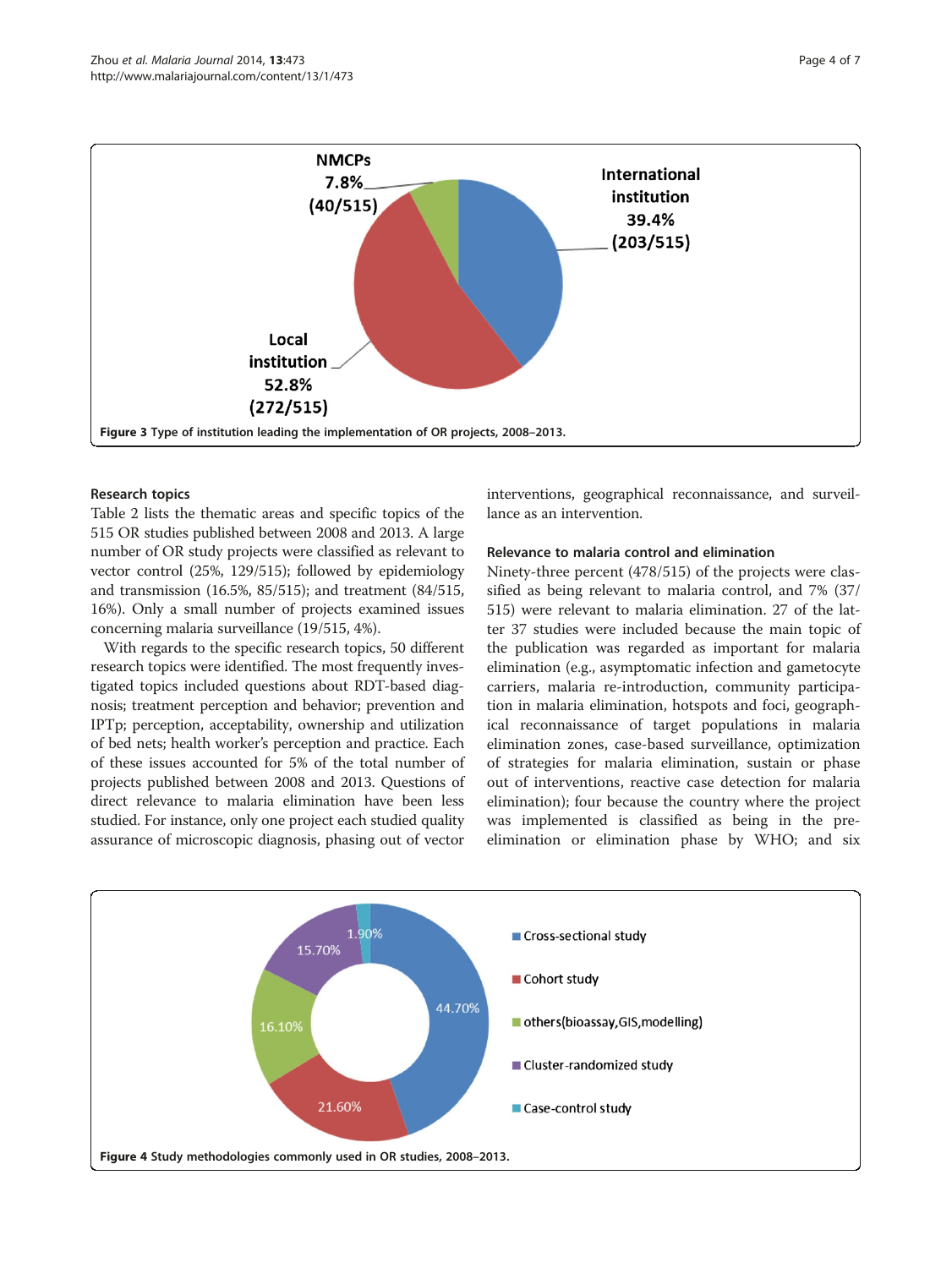# <span id="page-4-0"></span>Table 2 Thematic areas and specific topics

| <b>Programmatic themes</b>  | <b>Number</b> | Percent | <b>Research topics</b>                                                   | <b>Number</b>  | Percent |
|-----------------------------|---------------|---------|--------------------------------------------------------------------------|----------------|---------|
|                             | 47            |         | <b>RDT</b>                                                               | 25             | 4.9%    |
|                             |               | 9.1%    | Parasitologically-confirmed diagnosis                                    | 9              | 1.7%    |
| Diagnosis                   |               |         | Diagnostics comparison                                                   | 10             | 1.9%    |
|                             |               |         | Perception & adherence to guidelines                                     | $\overline{2}$ | 0.4%    |
|                             |               |         | QA/EQA                                                                   | 1              | 0.2%    |
|                             |               |         | G6PD                                                                     | 3              | 0.6%    |
|                             |               |         | Anti-relapse and Primaquine                                              | 6              | 1.2%    |
|                             | 84            | 16.3%   | Accessibility to treatment                                               | 10             | 1.9%    |
| Treatment                   |               |         | Adherence to treatment                                                   | 15             | 2.9%    |
|                             |               |         | Home management                                                          | 18             | 3.5%    |
|                             |               |         | Efficacy and resistance to antimalarial                                  | 5              | 1.0%    |
|                             |               |         | Treatment perception & behaviour                                         | 27             | 5.2%    |
|                             | 52            | 10.1%   | Community perception & practice                                          | 14             | 2.7%    |
|                             |               |         | Prevention & IPTp                                                        | 27             | 5.2%    |
| Prevention                  |               |         | Prevention & IPTi                                                        | 5              | 1.0%    |
|                             |               |         | Prevention & IPTc                                                        | 5              | 1.0%    |
|                             |               |         | Chemoprophylaxis                                                         | $\mathbf{1}$   | 0.2%    |
|                             | 129           | 25.0%   | Perception & acceptability of IRS                                        | 5              | 1.0%    |
|                             |               |         | Perception & acceptability of bednets                                    | 32             | 6.2%    |
|                             |               |         | Environment management                                                   | 5              | 1.0%    |
|                             |               |         | Mosquito sampling methods                                                | 5              | 1.0%    |
|                             |               |         | ITN vs IRS and combination                                               | 5              | 1.0%    |
|                             |               |         | Ownership & utilization of bednets                                       | 40             | 7.8%    |
| Vector control              |               |         | Bionomics of vector & efficacy of insecticide                            | 21             | 4.1%    |
|                             |               |         | Larvae & larviciding                                                     | $\overline{4}$ | 0.8%    |
|                             |               |         | Impact of anti-vector intervention                                       | 5              | 1.0%    |
|                             |               |         | Outdoor-biting                                                           | 4              | 0.8%    |
|                             |               |         | Sustain or phase out of vector intervention                              | 1              | 0.2%    |
|                             |               |         | <b>IVM</b>                                                               | -1             | 0.2%    |
|                             |               |         | Geographical Reconnaissance (GR)                                         | 1              | 0.2%    |
|                             | 85            | 16.5%   | Infection reservoir-asymptomatic, submicroscopic,<br>gametocyte carriers | 15             | 2.9%    |
|                             |               |         | Risk factor & Prevalence                                                 | 22             | 4.3%    |
|                             |               |         | Hotspot & foci                                                           | $\overline{7}$ | 1.4%    |
| Epidemiology & transmission |               |         | Importation                                                              | 13             | 2.5%    |
|                             |               |         | Elimination strategy                                                     | $\overline{2}$ | 0.4%    |
|                             |               |         | Reintroduction                                                           | $\overline{4}$ | 0.8%    |
|                             |               |         | Risk & distribution mapping/model                                        | 22             | 4.3%    |
|                             |               |         | Reporting & quality of data                                              | 6              | 1.2%    |
|                             |               |         | Mobile phone-based case detection                                        | 3              | 0.6%    |
| Surveillance                | 19            | 3.8%    | ACD vs PCD                                                               | 8              | 1.6%    |
|                             |               |         | Surveillance as intervention                                             | 1              | 0.2%    |
|                             |               |         | Early warning & response                                                 | 1              | 0.2%    |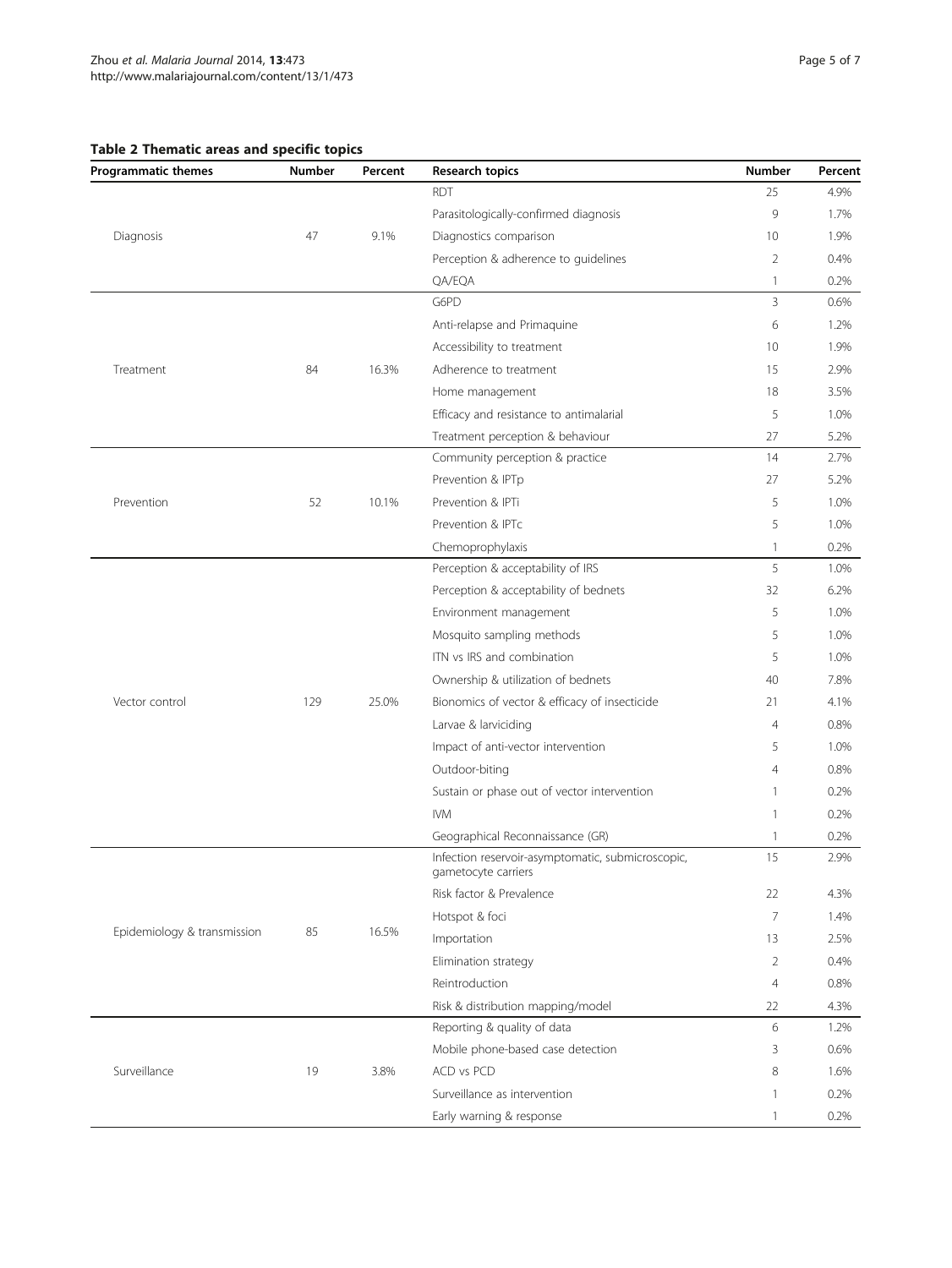| <b>Total</b>       | 515 | 100.0% |                                                         | 515 | 100.0% |
|--------------------|-----|--------|---------------------------------------------------------|-----|--------|
| Cost-effectiveness | 26  | 5.0%   |                                                         | 26  | 5.0%   |
|                    |     |        | Malaria reporting by private sectors                    |     | 0.2%   |
|                    |     |        | Subsidy policy to private sectors                       | 8   | 1.6%   |
|                    |     |        | Perception & adherence to quidelines of private sectors |     | 1.0%   |
| Health system      | 73  | 14.2%  | Provision of service by private sectors                 | 6   | 1.2%   |
|                    |     |        | Health facility performance                             | 19  | 3.7%   |
|                    |     |        | Availability & use of service                           |     | 1.4%   |
|                    |     |        | Health worker's perception & practice                   | 27  | 5.2%   |
|                    |     |        |                                                         |     |        |

#### Table 2 Thematic areas and specific topics (Continued)

because the publication stated the relevance of the project to malaria elimination.

#### **Discussion**

The results of this literature review show that although operational research only represents a small percentage of the malaria research papers published between 2008 and 2013, these studies have been carried out in a large number of malaria endemic countries. The malaria OR studies examined questions relevant to a broad range of thematic areas including diagnosis, treatment, prevention, vector control, surveillance, epidemiology and transmission, health systems and cost-effectiveness.

However, it seems that a majority of the OR projects carried out over the past years have focused on countries with high burden, especially in Africa south of the Sahara. Only a small number of projects were conducted in low transmission settings or countries approaching malaria elimination. Furthermore, only a few of these projects focused on topics and activities relevant to malaria elimination, including hot spots [\[11](#page-6-0)-[13](#page-6-0)], reactive case detection [[14,15](#page-6-0)], asymptomatic parasite carriers [[16,17\]](#page-6-0), mobile phone-based surveillance [\[18-21\]](#page-6-0) and the use of single low-dose primaquine [[22](#page-6-0)]. There remain many research questions that are critical to move forward with malaria elimination [[23](#page-6-0)].

The results of the present analysis show an extensive and active involvement of funding partners as well as research institutes in malaria OR, and a limited involvement of NMCPs. Since the NMCPs have comprehensive knowledge of the malaria situation in their countries and are end-responsible for the implementation of control and elimination activities, closer engagement with NMCPs could benefit the local relevance of OR that is carried out in malaria-endemic countries, and facilitate the uptake of research findings into policy and programme activities. To achieve this, funding partners could support NMCPs more directly, and encourage write-up and publication of NMCP-led OR studies in peer-reviewed journals.

Zachariah et al. listed the study methodologies most commonly used in OR as: descriptive (cross-sectional, if a strong analytic component is also present); case–control; and retrospective or prospective cohort analysis, and noted that basic research and randomized controlled trials are not used in operational studies [[2\]](#page-6-0). In this review, the authors tried to classify all OR projects according to these three main types of study methodologies. However, it was found that a number of malaria OR projects employed other methods such as cluster-randomized study, GIS, bioassay and modelling to investigate the bottlenecks encountered during the implementation of programme activities.

Based on the findings, cross-sectional design was the methodology mostly frequently employed and case– control design (1.9%) was the least employed in past years. Since case control studies are more appropriate to investigate diseases that occur at a low incidence, it follows that they should be more frequently used to study malaria in low-transmission settings.

This review has a number of limitations. First of all, the literature search only included articles published in PubMed. While studies carried out by research institutions are frequently published in PubMed, we recognize that OR projects undertaken by the national malaria programmes may not always be published or reflected in PubMed. Moreover, only publications published in English were reviewed and a high number of OR projects may be published in local languages. In future literature reviews on malaria operational research, it will be important to include additional databases and other languages.

#### Competing interests

The authors declare that they have no competing interests.

#### Authors' contributions

SSZ searched the databases, analysed the data and contributed to the drafting of the manuscript. RC and AR conceived of the study and provided advice regarding the analysis. MV participated in the design of the study and the drafting of the manuscript. ZS contributed to the interpretation and